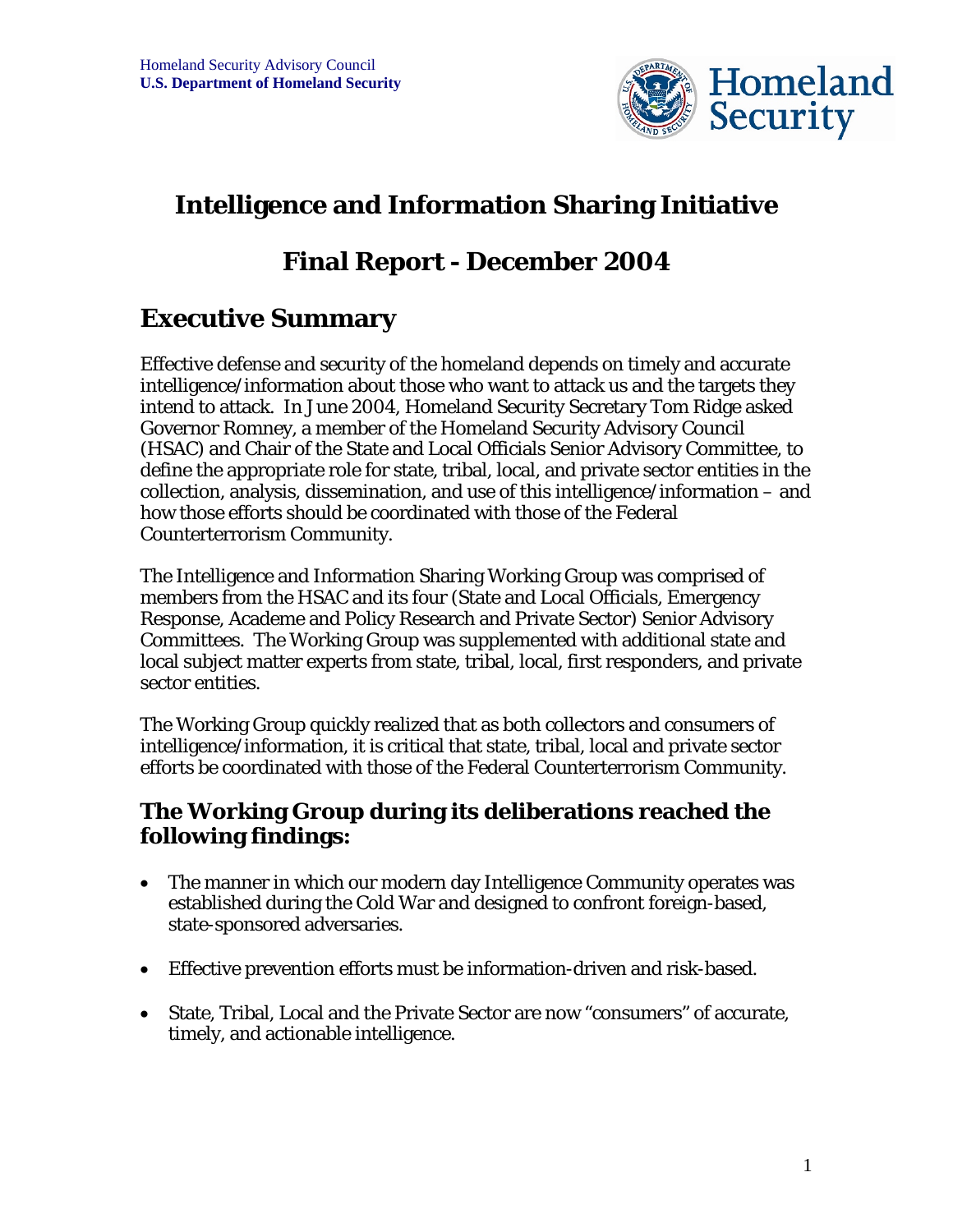

- As collectors of intelligence State, Tribal, and Local entities are now partners with the Federal Intelligence Community.
- Statewide intelligence/information fusion centers should be an important part of national intelligence/information sharing efforts.

### **The Working Group has issued recommendations that include:**

- **Federal, state, tribal, and local authorities must work together with the private sector to assess threat, vulnerability, risk and consequence.** 
	- The Federal Government should gather and consolidate each statewide assessment into a national assessment of threat, vulnerability, risk, and consequence. This assessment should be continually updated.
	- The Federal Government should establish a continuity-based, assessment methodology to keep assessment reviews consistent and appoint a single point of contact.
	- The needs and the capabilities of private sector entities must be taken into account – particularly those of "key" private sector entities which own and operate that which is determined by the Department of Homeland Security part of the nation's "critical infrastructure."
		- o Legal and regulatory obstacles to public/private information sharing should be identified and resolved.

#### • **The Federal government needs to develop a reliable and organized conduit for providing information to states, tribes, and localities.**

- There should be a single pipeline that integrates intelligence/information provided by multiple federal sources.
	- o Intelligence/information should be provided based on the needs of the user (state, tribal and local governments) -- not those of the provider.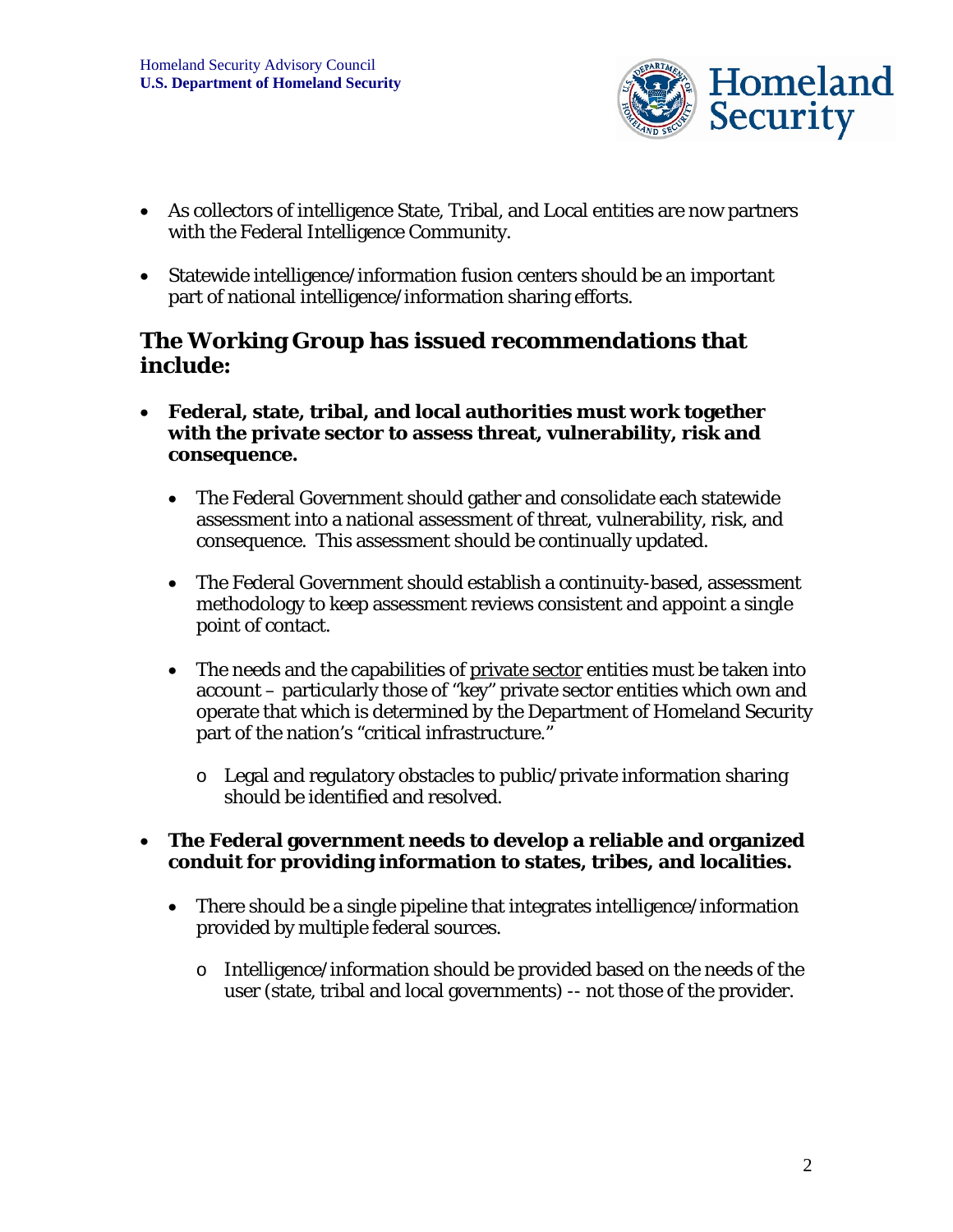

- **The Federal Government should emphasize providing current and actionable and unclassified information. The emphasis should not be on providing security clearances and forcing related security costs on state and local governments and officials.** 
	- To the greatest extent possible, the Federal Government should provide unclassified intelligence/information that can be used to develop intelligence/information-driven prevention and response plans.
	- The Federal Government should not expand the legal definition of the Federal intelligence/information Community to include state, tribal, and local entities.
- **The Federal Government should take steps to ensure domestic intelligence/information activities are carried out in a consistent fashion.** 
	- Efforts to design communication and information technology (IT) architecture should be driven by operational requirements and national guidelines and standards.
- **State, tribal, and local governments need to collect, analyze, disseminate and use intelligence/information as part of their dayto-day operations.** 
	- There are significant concerns over potential costs associated with expanded and new responsibilities.
	- Federal grant funds should be allowed to be used to off-set costs of intelligence/information analysts involved in terrorism-related intelligence/information activities.
	- Smaller communities may need to rely on regional collaboration and/or state assistance to carry out analytical activities.

#### • **The department of Homeland Security should gather and share "best practices."**

- Intelligence/information sharing is most effective when:
	- o Personnel from different agencies are colocated;
	- o Efforts are organized around a shared focus on a defined topic (organization, special event, activity, etc);